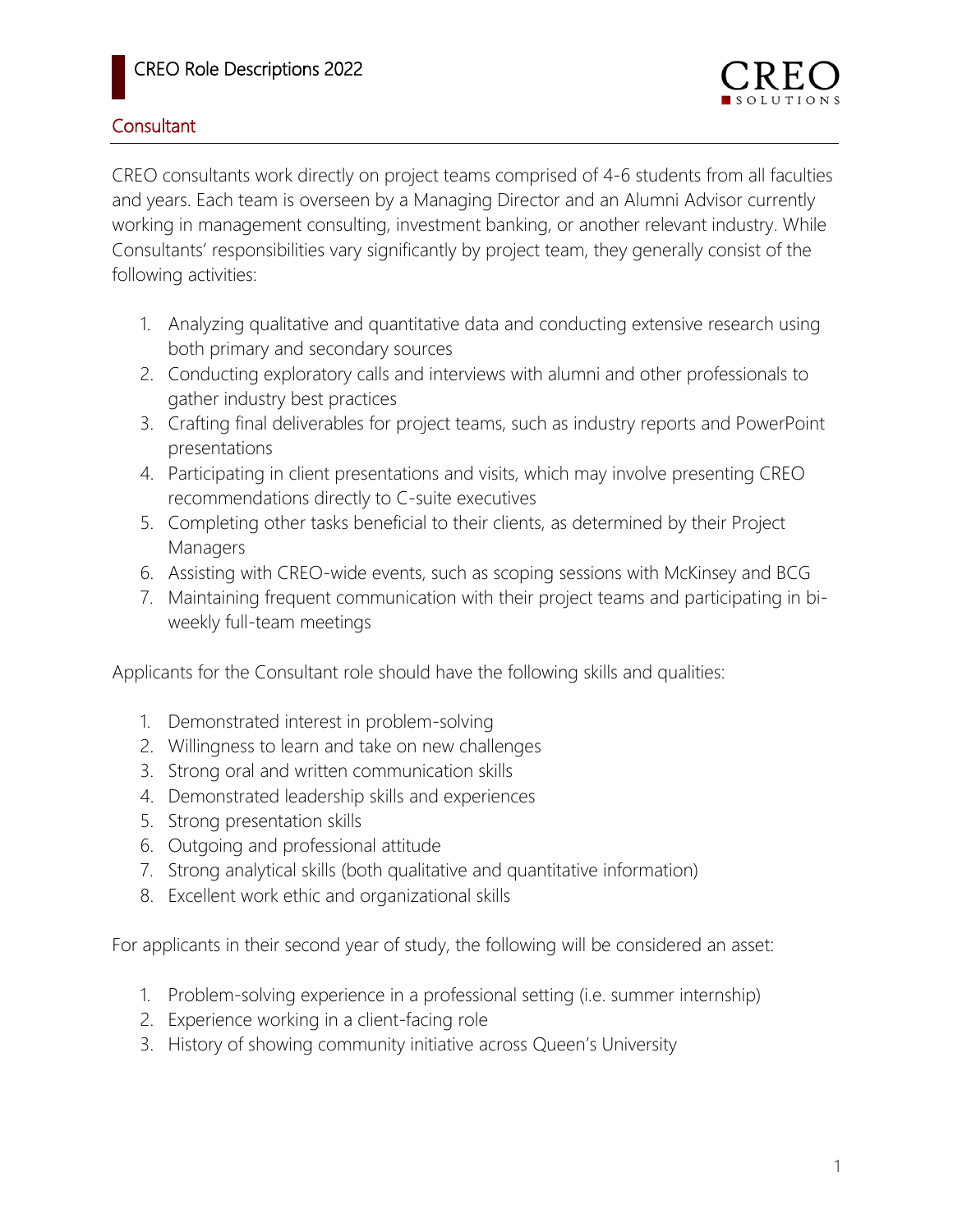## Senior Project Manager

CREO Senior Project Managers oversee project teams comprised of 4-6 students from all faculties and years. Senior Project Managers are responsible for providing guidance and oversight to project teams. In addition to the guidance and oversight responsibility, Senior Project Managers are also responsible for brainstorming and leading new initiatives across CREO, both internal and external facing. A large component of the Senior Project Manager hiring process will focus on new ideas and initiatives the candidate wishes to implement during the following school year. Responsibilities of the Senior Project Manager include:

- 1. Brainstorming and leading new internal and external projects for CREO
- 2. Participating in client presentations and visits, which may involve presenting CREO recommendations directly to C-suite executives
- 3. Completing other tasks beneficial to their clients, as determined by their Project Managers
- 4. Assisting with CREO-wide events, such as scoping sessions with McKinsey and BCG
- 5. Maintaining frequent communication with their project teams and participating in biweekly full-team meetings

Applicants for the Senior Project Manager role should have the following skills and qualities:

- 1. Proven track record of taking initiative during their previous three-year tenure at Queen's University
	- a. Able to explain the results and impact of the initiative
- 2. Creativity for new initiatives and projects
- 3. Ability to execute on new initiatives and project ideas as the key leader figure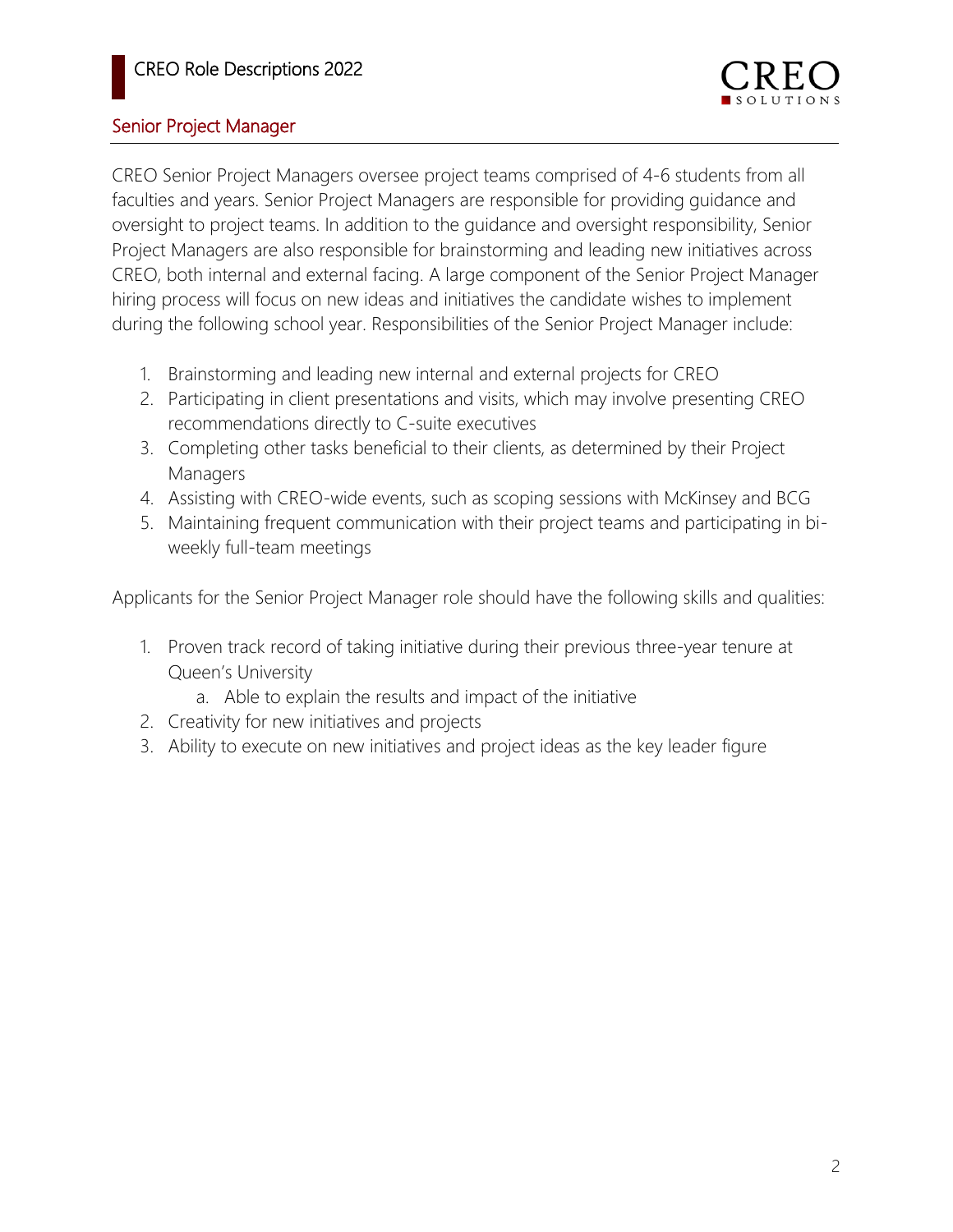## Marketing Coordinator - Design

The Marketing Coordinator - Design will be responsible for creating content for CREO's social media accounts, website, and overall brand image. This individual will work closely with the Marketing Director, Managing Directors, and Managing Partner to create client, alumni, and student-facing materials that work to improve the CREO brand, both within Queen's and externally. Specifically, the Marketing Coordinator - Design will be responsible for:

- 1. Managing CREO's social media outlets, regularly updating materials as well as creating and posting content
- 2. Assisting the Executive in creating marketing materials for on-campus events
- 3. Assisting project teams with design and visual aspects of deliverables
- 4. Maintaining frequent communication with the Executive and participating in bi-weekly full-team meetings

Applicants for the Marketing Coordinator - Design role should have the following skills and qualities:

- 1. Demonstrated interest and skill in marketing and brand management
- 2. Willingness to learn and interest in taking on new challenges
- 3. Strong oral and written communication skills (for interactions with other students, alumni, and clients)
- 4. Outgoing and professional attitude
- 5. Excellent work ethic and organizational skills